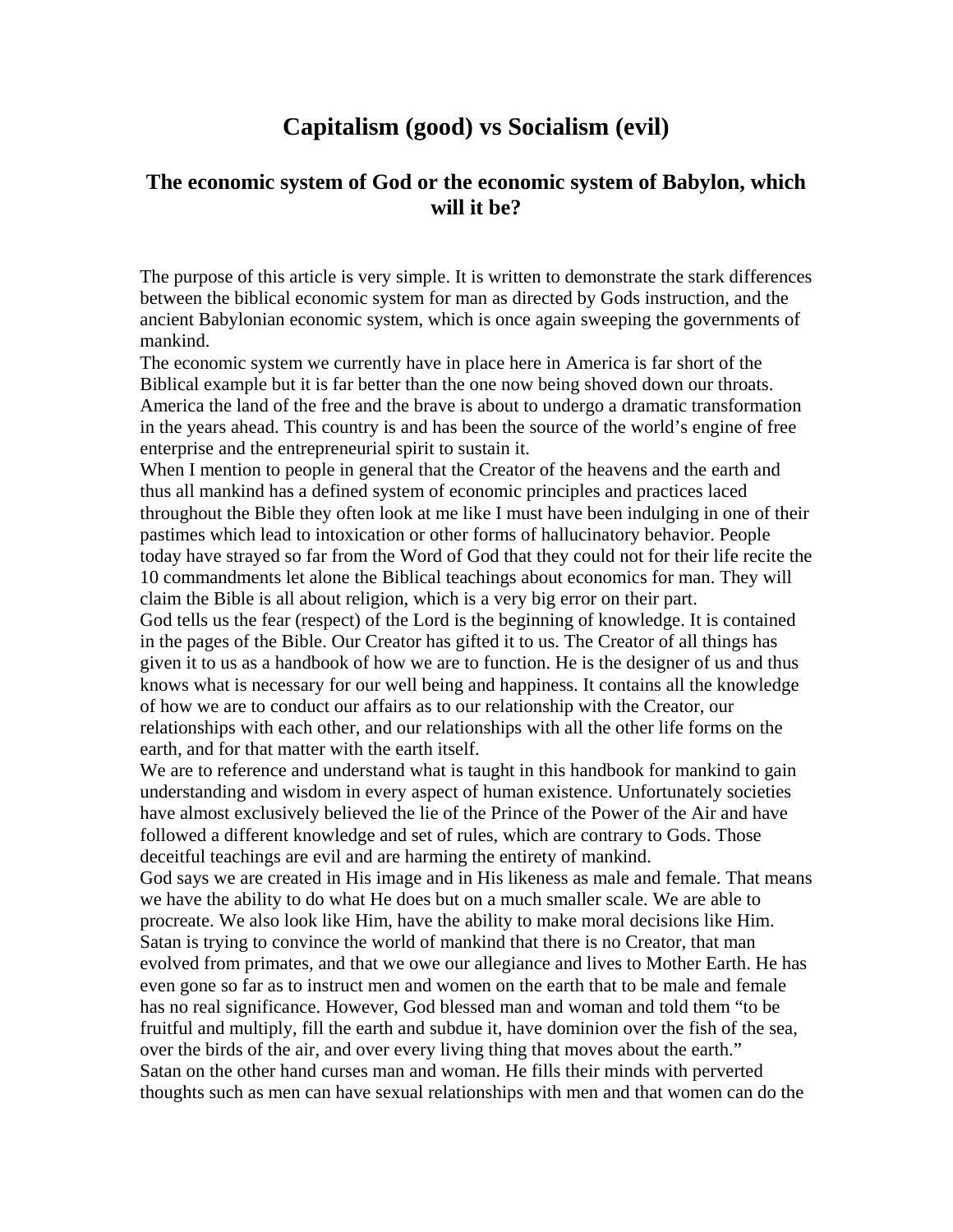same with other women. Let there be no mistake, these are dead relationships which trespass the Word of God.

Following the tenants of Satan's doctrines will lead to the misery and extermination of mankind. With no procreation, there is no being fruitful, multiplying, and filling the earth and subduing it. The scriptures tell us that Satan cannot procreate for he is a fallen angel. Any such attempt would prove fruitless. He is aware of that but deceives men and women who are susceptible to such foolishness for they have denied the Creator and worship the creation. They develop a completely base mind and find it quite acceptable to butcher the unborn. Satan teaches man to dominate other men, rather than focus our abilities on having dominion over the creation to enhance what God has given us to tend. Satan's teachings are very evil, each and every one of them. Satan has put enmity between men and women. They are constantly competing with one another. That has led to a tremendous amount of societal hardship.

No the Bible is not a book about religion! Religion is a concept which has sprung forth from the mind of a want-a-be creator, Satan the devil. It is part and parcel of his deceptive powers to bring mankind into representing his image and likeness. He is very good at mixing the knowledge of both good and evil. He has not stopped this pursuit against mankind since the Garden of Eden. His economic system is also a dead end and very evil and is designed to inflict as much harm as possible on those who choose to follow Gods system.

With this article I am going to clearly illustrate from the pages of the Bible that God has given us a set of economic rules, principles, and practices which we are all to follow to ensure a happy and prosperous society of mankind across the face of the earth. It will also clearly illustrate what God says is a wrong economic environment with its underpinnings. By the time you finish this short article you should be able to articulate these biblical truths. You will be able to expose the basic tenants of the evil economic system of Satan and expound upon the good economic system of God.

God has given us some very basic and simple commands and instructions, which if they had have been followed would have prevented us as a nation from teetering on the cliff of no return and thus the horrible deceived condition many in society find themselves in today.

Look what He says to those who want prosperity and blessings from Him in some excerpts from Deuteronomy 4, 5, and 6.

"Oh that they had such a heart in them that they would fear (respect) Me and always keep all My commandments that it might be well with them and with their children forever." "That you may fear the Lord your God, to keep all His statutes and His commandments which I command you, you and your son and your grandson, all the days of your life, and that your days may be prolonged."

"You shall love the Lord your God with all your heart, with all your soul, and with all your might. And these words which I command you this today shall be in your heart; you shall teach them diligently to your children, and shall talk of them when you sit in your house, when you walk by the way, when you lie down, and when you rise up. You shall bind them as a sign on your hand, and they shall be as frontlets between your eyes. You shall write them on the doorposts of your house and on your gates."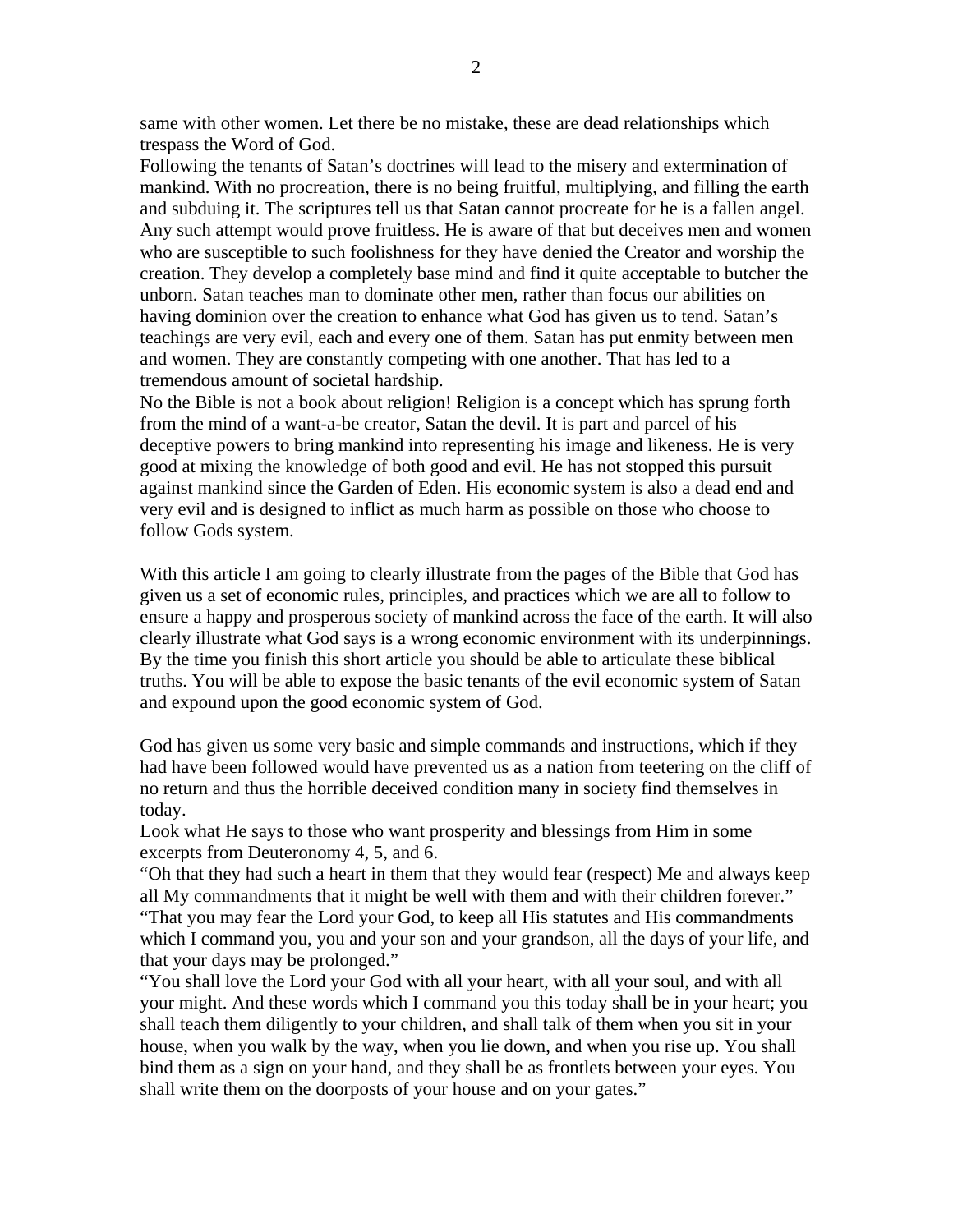"Only take heed to yourself, and diligently keep yourself, lest you forget the things your eyes have seen, and lest they depart from your heart, all the days of your life. And teach them to your children and your grandchildren."

I think that having just read what we have it is safe to say the Christian professing world has fallen far short of these biblical admonitions for a productive and secure life. In fact the pendulum is swinging far to the wrong of center. Our Christian professing societies are filled with all kinds of filthy behavior and immorality. It is with us when we walk in the way, when we sit in our homes, and when we are at work. In fact, it surrounds us in everything we attempt to do. It rules the airways, it is visually before us in newspapers, magazines, billboards, the Internet, etc. All of these media constantly display evil as good and good as evil. It is never ending. The name of God is blasphemed throughout the day in every conceivable way.

The name of God, and anything related to it is being systematically removed for our sight. Once it was considered an honor to have replicas of the 10 commandments engraved in all our public places but not any longer. Is it any wonder why we are deteriorating as a Christian nation.

The family is also under incredible attack by our adversary and his minions. The reason is quite simple if we have eyes to see. The family is the building block of a stable, healthy society, which lives without fear. It is a staple of Gods way of life. God's way of life is anchored in the family. That is why we see a Father and a Son in place in the plan of salvation for mankind. That is also why we read so often about a bride being called at this time in the scriptures. It is all a pattern of family. The next step in the plan is for the Son to marry the bride and they will follow the biblical command to be fruitful and multiply. Unfortunately most of the world is ignorant to such wonderful truths. Our adversary keeps the world preoccupied and dumed down so that he can attempt to prevent this all from happening. He tries to discredit and confuse what is written in our handbook for survival as a prosperous nation. Our founding fathers of this nation understood a lot of the wisdom in the handbook and incorporated it into our Constitution and our Bill of Rights.

Satan is doing everything he is allowed to do to destroy the physical example of the family. We are rapidly approaching the days of Sodom and Gomorrah. Same sex functions are being pushed down the throats of the family structure. If that type of ungodly dead relationship is not enough, we have millions of deceived women butchering their unborn babies in the name of "choice" and "liberation" and "privacy." Those who are fortunate to have a mother who is not so vain and evil are in many cases subjected to different fathers as they grow do to rampant divorce. This breeds a contempt for marriage and family structure in a whole new generation. Children in many cases are completely out of control due to the fact they were never disciplined.

The family is under a complete and sustained assault! It is crumbling under that weight. As the family goes astray from the Godly example so goes prosperity and well-being. So what does this all have to do with our economic system the enlightened modern would ask?

The answer is simple if we believe Gods word. The two are inseparable. If the family dissolves so does the Godly economic system as we will see.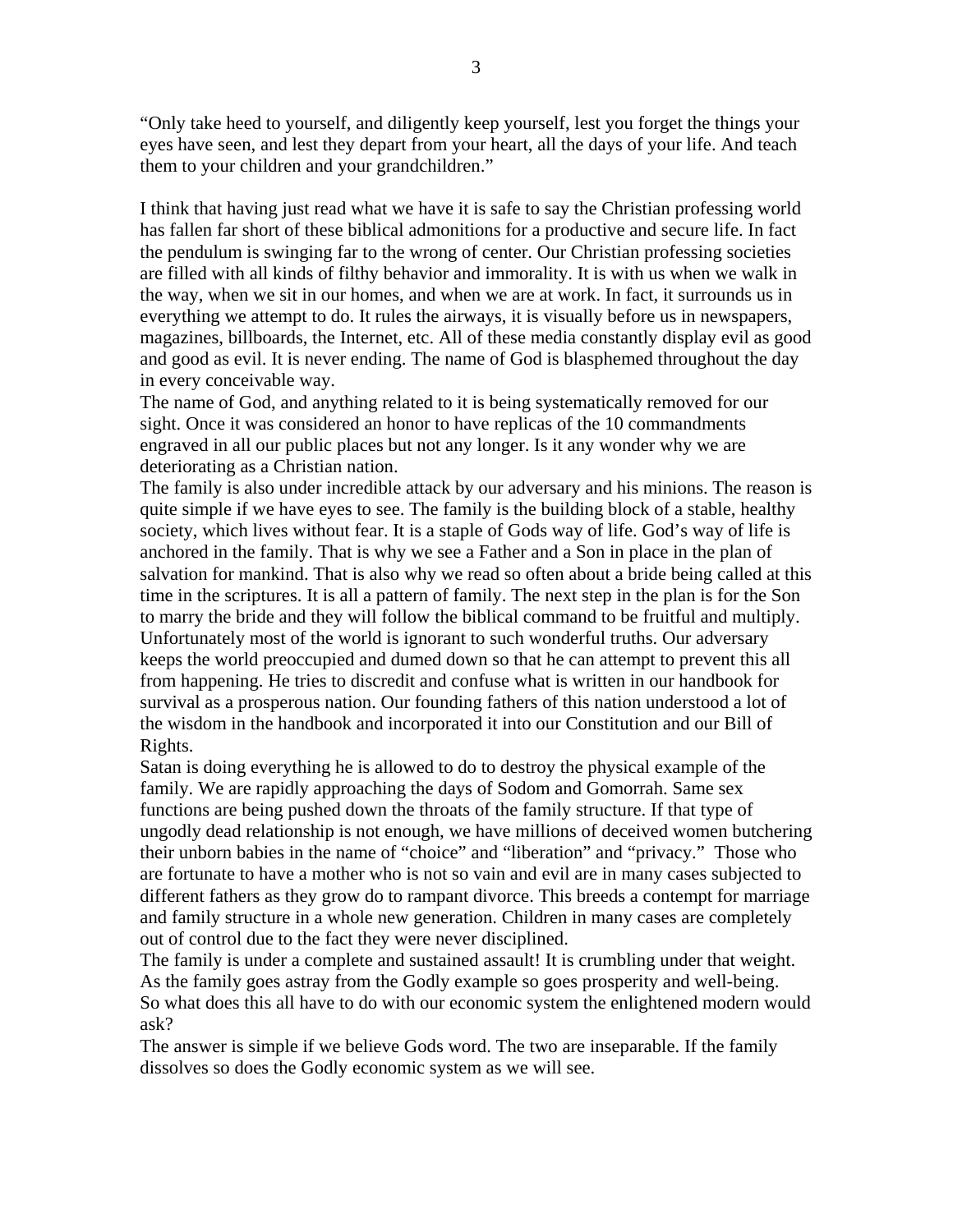The scriptures teach us that there is a true and pure capitalist system which is intended to be followed for our prosperity as individuals and as a nation. Do not by any means confuse that with the system we work within today, which is referred to as capitalism for it is a mix of both good and evil. It houses some of the basic tenants of Gods system but is laidened down with many of the foul practices of Satan's Babylonian system of economics, as well as his societal norms.

As we read through the scriptures we will see these ungodly practices spelled out clearly. We are not to incorporate them into our economic system if we are trying to bring prosperity to as many as we can in our nation.

Lets establish a simple tenant of Gods economic system as well as all His other instructions to us. God is not fair He is righteous! He does not have a fairness doctrine in anything! Fairness is a doctrine or teaching of deceived men. It is a mental disease one might say. It is being incorporated into every aspect of life in our country by the Prince of the Power of the Air, as scripture calls our adversary. Fairness is not part of Gods vocabulary, however justice is. God does not level the playing field so we can all be winners whether we compete or not. To be rewarded one must be actively involved. That is a tenant of God. It is a fact that God does keep score and we will all have to answer for our own actions and works (Rev 20:12-13; Psalms 62:12; Romans 2:6).

Paul tells us in 1 Cor 9:24, that we are all to be in a race and that the prize goes to those who finish it not those who drop out because it appeared too difficult.

Society today completely disagrees with that. They say that's not fair! In fact they say they will take from those who are active and struggling to finish the race and give to those who found it too difficult, those who were too lazy to work at it, let alone complete it.

So lets look at one of the most fundamental principles of Gods economic system. It is housed in the 10 commandments as given to us in Exodus 20:17.

"You shall not covet your neighbors house, you shall not covet your neighbors wife, nor his maidservant, nor his ox, nor his donkey, nor anything that is your neighbors." What an incredibly simple and enlightened command from our Creator. Here He is referencing a man who has been successful in all his relationships, be they in family or economics. This individual, the neighbor, has prospered in life. We have a listing of the fruits of his labors. God makes it clear it is his and no one has a right to it under any pretence. God forbids anyone from even lusting for it. We should be encouraged by a successful person who has worked for what he or she has gained. It should inspire us, not drive us to lust for what he or she has. We have no right to what is his or hers in any way, shape, or form!

That is a commandment of God, so is there any doubt why our adversary wants to wipe out any knowledge of them in our nation today. Satan on the other hand teaches it is quite okay to lust after what another has worked for and in fact take it as well. Satan's system says I will take from him who has worked for something and give it to someone who has not, and cares not to work for what he receives. That is pure evil! It leads to the filthy system we have in place today and which is getting even more intense. The deceived of this world whom desire to have dominion over others employ this system so that the grateful beneficiary will give them their support. They enter into a benefactor/beneficiary relationship regardless of what is just or not. It's all about getting something for no effort expended. Butter their free bread and watch them come running.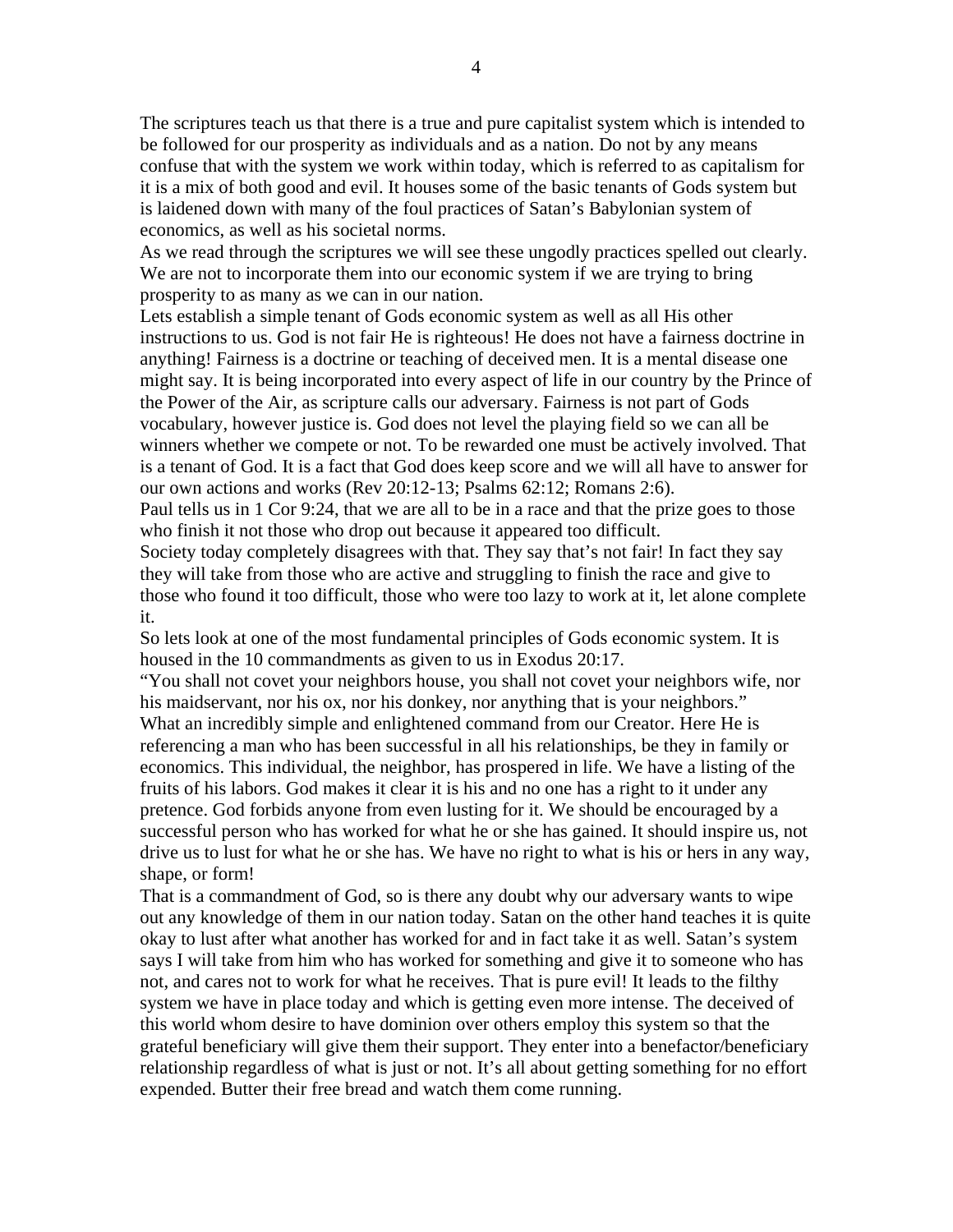Does much of this sound familiar? This system of engendering a benefactor between God and man came about shortly after the flood in the plains of Shinar (modern day Iraq). It was instituted by a man named Nimrod. Genesis 10 tells us he was the son of Cush and Cush was the son of Ham. Of course Ham was the son of Noah. If you follow the genealogies of Noah's sons through the scriptures you will see what races came from each as well as which nations. It can be a very enlightening undertaking what with the state of current affairs around the world.

Scripture tells us Nimrod became a mighty one on the earth. It then adds that he became a mighty hunter before (in place of) the Lord as well. He started the first kingdom after the flood. It began with Babel, Erech, Accad, and Calneh in the land of Shinar. The bible goes on to list more of his eventual holdings. History tells us he started building these walled cities to protect men from wild animals. Nimrod became the first benefactor to insert himself between God and man after the flood. He enticed men to turn to him for protection and not rely on God and their own God given abilities to do so. We have often read about the ensuing problems that this pattern established. As a result of it we have God intervening and we reference it to scripture as the Tower of Babel. Many have glossed over this significant biblical event. It has become a childhood story to many. That is exactly how the adversary wants it portrayed.

One of the results of Nimrods actions to protect (govern) men was their agreement to support him and his system so they in turn could derive benefits from it as well. Thus Nimrod became very important in his own eyes as well as those who benefited from his control of the people who grew dependant on him. As a result he expanded his holdings and dominance even more. It encompassed much of present day Iraq, Iran, and Syria. God finally said enough is enough and divided the peoples at the place where the Tower of Babel was located. He confused their language to the point they now spoke in many different languages.

The lesson to be learned here is one we should never forget!

Their quote sums it all up. "Come let us build a city, and a tower whose top is in the heavens; let us make a name for ourselves." (Genesis 11:4)

Now where do you think they got that idea from?

Isaiah 14:12-15, "How you are fallen from heaven O Lucifer, son of the morning! You are cut down to the ground, you who weakened the nations! For you have said in your heart; I will ascend into heaven, I will exalt my throne above the stars of God; I will also sit on the mount of the congregation, on the farthest sides of the north. I will ascend above the heights of the clouds! I will be like the Most High! Yet you shall be brought down to Sheol, to the lowest depths of the Pit."

The adversary of mankind was at work trying to recreate his way of dominion through Nimrod. He convinces deceived men to emulate his behavior and past actions. Here we see Nimrod making a name for himself with the support of those who looked to him. This great tower was for him to sit upon and oversee his holdings, his followers. Much more could be said about Satan's activities long ago, then, now, and in the future but we need to move on.

We can trace all of the worlds false religious and governmental systems back to the Nimrod model. The Tower of Babel is the birthplace of the Babylonian System. Its author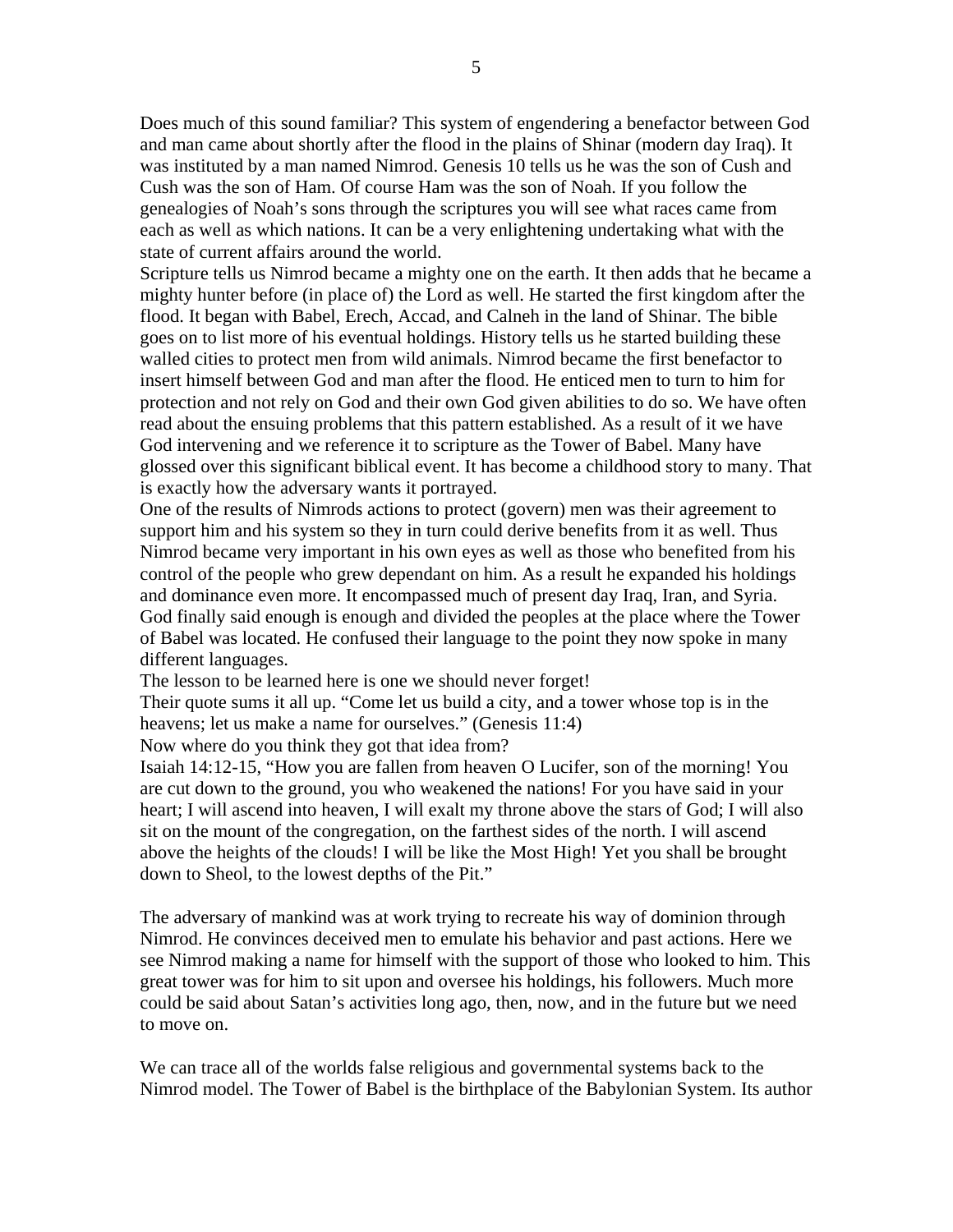is our adversary. He uses proud, pompus men to further its grip on the inhabitants of the earth. We are surrounded by the false economic system it spawned. That system is one that becomes reliant on an elite group of men and not on God. It is a system which promises protection and benefits to those who sign onto it, worship it, and support it instead of being reliant on God and His way. It is a system, which completely discourages self-reliance on ones own God given abilities and faith in the Creator who has made all things for our use. It is a system which completely dashes hope and creativity and creates a deep reliance and dependence on a man or group of men. It is evil to the very core!

Now, lets turn to the Bible and see a very vivid description of the some of the attributes of Gods economic system and how man is to fit into it. For there are those who contend that God has no such thing and that it can not be found in either the first covenant scriptures or those of the second.

In Matthew 25 we receive a very clear and direct understanding of that very system as to several of its fundamental principles and commands. We will start with verses 14-15. If we were to read the preceding verses we would see that Christ in likening Himself to the central figure in this lesson.

"For a man traveling to a far country called his own servants and delivered his goods to them. And to one he gave five talents, to another two, and to another one, **to each according to his own ability;** and immediately he went on a journey."

Here we see an individual who had wealth giving some of it to 3 individuals. They did not all receive the same amount for he was a wise steward of his goods and understood the abilities of these 3 people and gave to them accordingly. This is very important. He was not going to foolishly trust too much of his goods with someone who had not displayed an ability to handle it.

Now why did he give these goods to them? What was the expectation of such an action? Verses 16-18,

"Then he who had received the 5 talents went out and traded with them and made 5 more talents, and likewise he who received two gained two more also. But he who had received one went and dug in the ground, and hid his lords money."

Scripture here can't be any clearer. The first two doubled the capital or goods they had been given by "trading" or as the Greek word ergazomai here means, "**worked**"!

All three did not posses the same abilities but two of them used what they had to double their master's goods through the abilities their master knew they possessed. The third one did not.

Verses 19-21,

"After a long time the lord of those servants came and settled accounts with them. So he who had received five talents came and brought five other talents, saying lord you delivered to me five talents; look I have gained five more talents besides them.

His lord said to him, well, good and faithful servant, you were faithful over a few things, I will set you over many things. Enter into the joy of your lord."

We see the same thing repeated in verses 22-23. He who had received 2 talents doubled them and was praised by his master.

Now we come to number three, verses 24-25.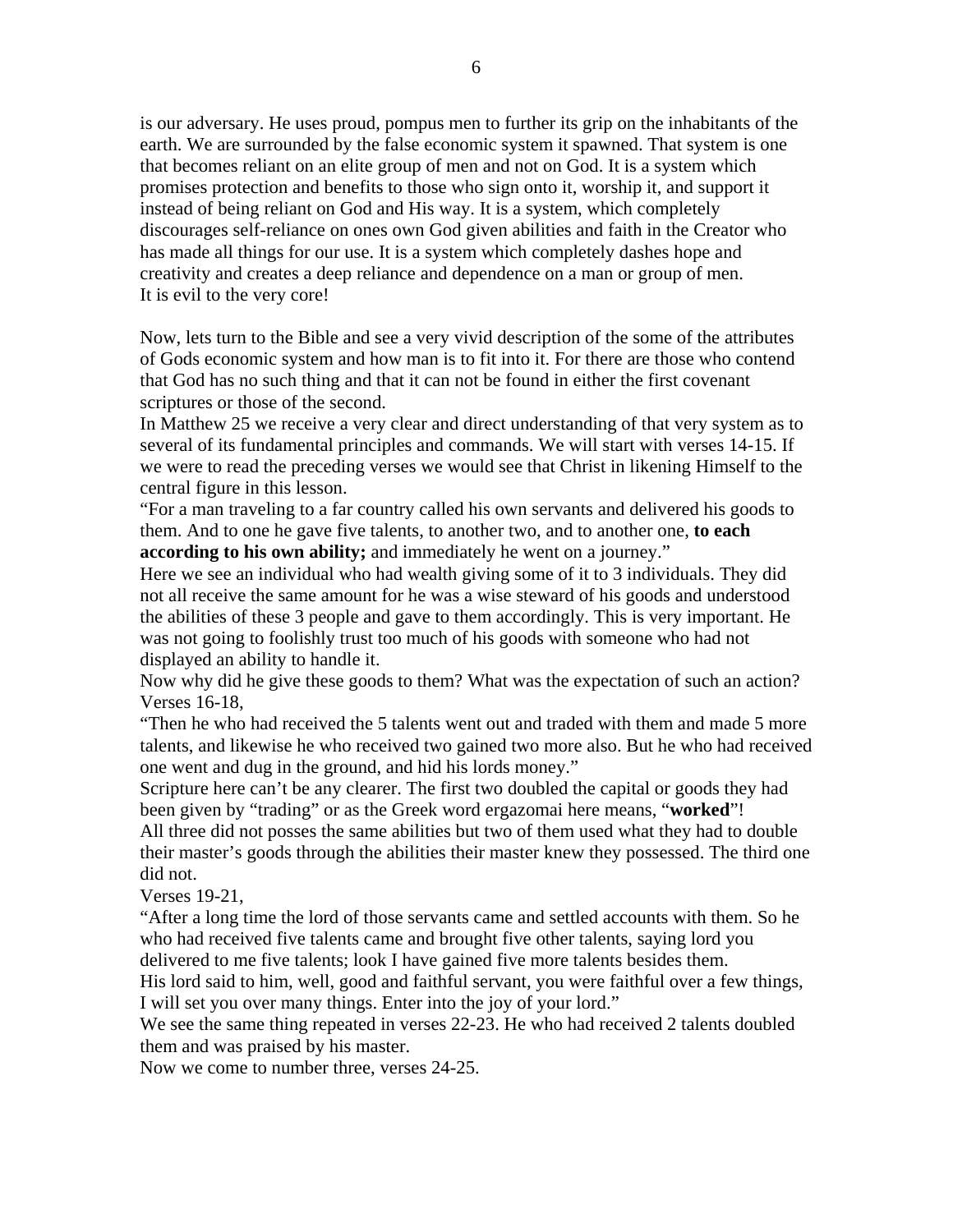"Then he who had received the one talent came and said, lord I knew you to be a hard man, reaping where you have not sown, and gathering where you had not scattered seed." We need to pause here and reflect upon what was just said. Here we have number three making an excuse to his lord for not doing what was expected of him. The other two had used what they had been given and doubled the value and then were rewarded for doing so. They were not in any way punished but in fact received much, much, more.

The third man here says, "I knew you to be a hard man." hard here is the Greek word skleros which means, "trying or exacting." Vines Expository Dictionary tells us skleros is a term of "reproach", and "indicates a harsh, even inhuman character." Based on what we have read about this lord nothing could be further from the truth. His relationship with the first two men attests to it. This third individual didn't see it that way or at least wanted to give the perception he didn't. Further more he says to his lord who had given him some capital to work with, "I know you reap where you have not sown, and gather where you have not scattered seed."

This my friends is a fundamental trait of Gods economic system. The lord here or we could say the capitalist was known to profit from the efforts and success of another's work. Based on what we have read he did so in a very equitable way and was extremely pleased with those who in turn worked hard to produce what was given to them. But he did not expect more than he knew they were capable of producing. He did not expect he who had the ability to take two talents to make five out of it. But he did expect him to double it. For that he was greatly pleased.

What we are learning here from number three is that he had a distain for his master and for work in general. He held a derogatory view of his master because of his lack of any work ethic even though he possessed an ability to actually work and produce.

Lets see how the capitalist (one who gave capital) addresses the one who did not produce anything.

Verses 26-27,

But his lord answered and said to him, you wicked and lazy servant, you knew that I reap where I have not sown, and gather where I have not scattered seed. Therefore you ought to have deposited my money with the bankers and at my coming I would have received back my own with interest."

Fascinating isn't it! God is a true capitalist at heart. Here God is clearly teaching us basic economic principles and work ethic principles. There is a spiritual and physical application here but we are just dealing with the physical. We have just been told we are without excuse as to participating in being productive economically! If we do not produce according to our God given ability we are termed "wicked and lazy." This lazy man should have doubled what he was given. God even cuts him enough slack to say he at the very least should have let someone else use the capital for at least a little return. My friends these are sound economic lesson that men are to be following at this time. The instruction does not stop here however but actually intensifies. Verses 28-29,

"Therefore take the talent from him and give to him who has ten talents. For to everyone who has, more will be given, and he will have abundance; but from him who does not have, even what he has will be taken away."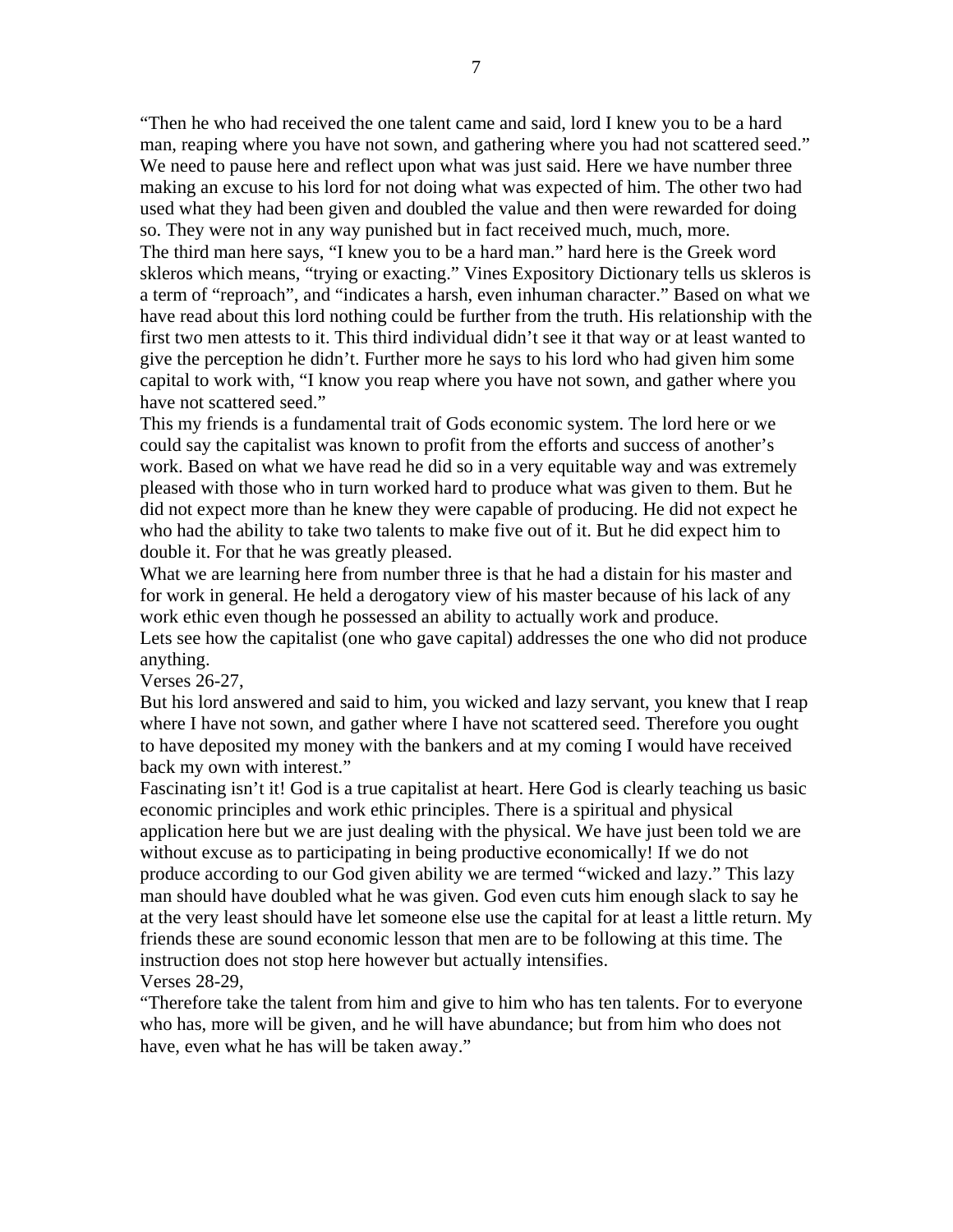**What!** That flies completely in the face of the system being shoved down our throats by the adversary and his minions. Oh yes, I am talking about Socialism and its basic tenant to take from those who produce and give to those who do not.

**God! Yes God,** has just instructed us in several basics of His economic system. One who works to his ability will be rewarded greatly. It is not to be taken from the one who produces and given to the one who is lazy and wicked with no work ethic regardless of the excuses. Everyone is expected to work and produce.

Satan's system says exactly the opposite. It says it will take from and punish those who are productive and give it to those who are not. It is a filthy vile system, which breeds dependence on government intervention. It is the system Nimrod started after the flood. It promotes dependence on a man or group of men rather than God. These dependants are then so grateful for not having to work and be productive, that they worship and support the enlightened ones who have given them this good fortune. They then are entrapped in this system and take on the idea that they are entitled to the benefits for giving their support to the great ones.

God says the exact opposite! He says those who work hard are to be rewarded not punished. Those who do not work are to be punished and not rewarded. He could not have illustrated this precept any clearly than He has done here in Matthew 25. This principle should be shouted from the highest places, taught in our schools, and plastered all over bill boards across the fruited plain. How does He put it, "to everyone who has (worked hard to get it) more will be given, and he will have abundance!"

Gods system of economics allows people to work to gain wealth without the threat of having it taken from them. That encourages others to do the same. We are not all created with the same abilities but we are all created with the same potential to double what we have if we are not lazy and make excuses.

This my friends is pure capitalism. It is Gods economic system. God rewards those with good work ethics and punishes those with a poor work ethic. His system wants everyone to develop to there potential. Socialism does not allow that to happen. God accepts no excuses! We are to be vigilant about working and producing. Just imagine if everyone had that in their minds and followed through with it. There would be no need for any long-term handouts.

God does not employ a fairness doctrine in anything. However He does expect those who do succeed to help those who for the time being are less fortunate. It is an individual and personal thing.

Mark 14:7

"For you have the poor with you always, and whenever you wish you may do them good; but Me you do not have always."

We need to ask ourselves, "was the lazy servant one of the poor mentioned here in Mark by Christ?"

Absolutely not! He had been given money by the capitalist not some government of men and had a known ability to be able to work but refused to. God calls that wickedness. It is so because he in turn could have prospered others but was too lazy and wicked in thought. He was only concerned with himself and an ease in life which did not require any responsibility on his part.

Is this all coming home to roost?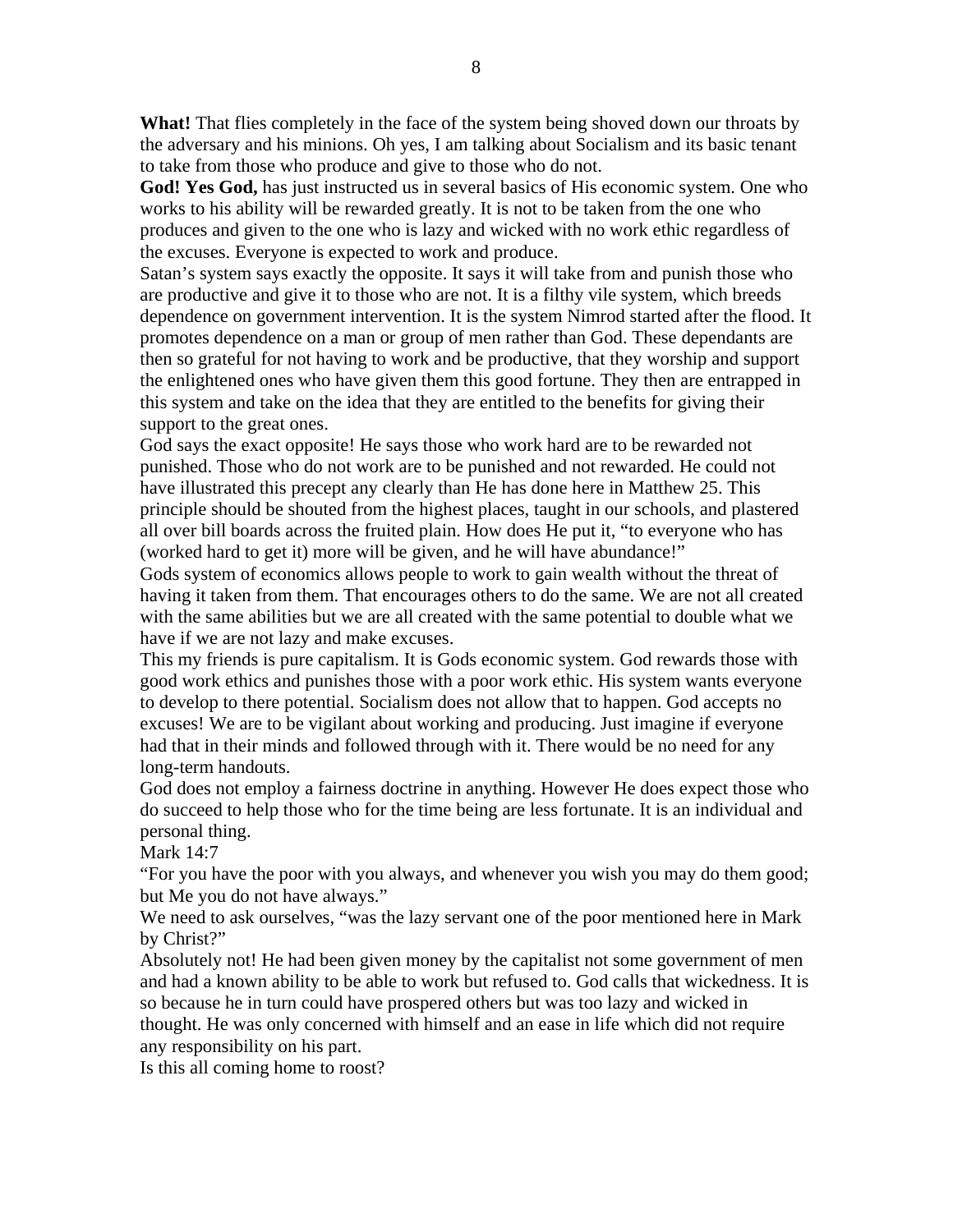There are many in society who are poor and in many of these cases it is by no act of their own. People are usually stunned that God has a system for dealing with that as well and it isn't Socialism and government handouts. The scriptures call it the 50-year Jubilee, and the 7-year release from debt. Both work together to ensure an equitable and sound society. If an economic mistake is made by an individual or a family it has the ability to be rectified. We will talk about those very important economic tools shortly but first we need to continue with several other very important tenants of Gods economic system. Lets identify some of the lazy servants shortcomings.

2 Thessalonians 3:10,

"If anyone will not work, neither shall he eat." What a beautiful command to hear from God in this day and age of false gospels and corrupt governments.

1 Thessalonians 3:11 builds on this and tells us we are "to work with our own hands." Gods system teaches us that those who work and produce do not owe anything to those who refuse to, who have the ability to.

Once again Satan's economic Babylonian system teaches the exact opposite. It does not teach reliance on God but on the system of governance and economics deceived men practice and foster on those who are productive. It is a system of theft and oppression in all its fullness. Godly principles are despised by its elites. They look to build a great tower or throne for themselves over the people by feigning concern for them. It is almost feudal in its makeup. Keep the subjects dumbed down and on a lifeline in the water without any attempt to bring them on board or for that matter even teaching them to swim. It is set up to destroy the system of reliance on God through the family structure. Gods system is at the center of His plan as it looks to Him as we will see. God's system states in word and deed that the family takes care of its own, not some government agency.

1 Timothy 5:8 states, "If anyone does not provide for his own, and especially for those of his household, he has denied the faith and is worst than an unbeliever." No misunderstanding that tenant is there.

Gods economic system has no room for laziness or covetousness. Nor does it allow us to dump our loved ones onto someone else to care for them. If a family member falls on hard times we are to assist them to get on their own two feet once again. We are not however obligated to support them forever. In the matter of illness and old age we have different principles in place. We will not be discussing those at this time even though they are worthy to do so. They are of a different set of rules and principles, which are directly tied to family, and family responsibility, not economics.

The Socialist agenda teaches society that we do not have to care for our own households and as a result we see a massive breakdown of family across the board and even more intense in some groups of people. As a result we see rampant divorce, unwed mothers, untold numbers of murdered babies through abortion, general disrespect for our elderly, and tremendous levels of self-centeredness and greed.

It is a hellish situation and it is the result of the ever increasing system of burdens being placed on the productive in society and the theft of what they have achieved and produced, and then it being distributed to those who do not want to work but are expecting a handout and an ease in life.

Socialism is a complete rejection of the faith once delivered. In summing it up we can say for certainty that it indentures men to it and to its master. It creates and sustains massive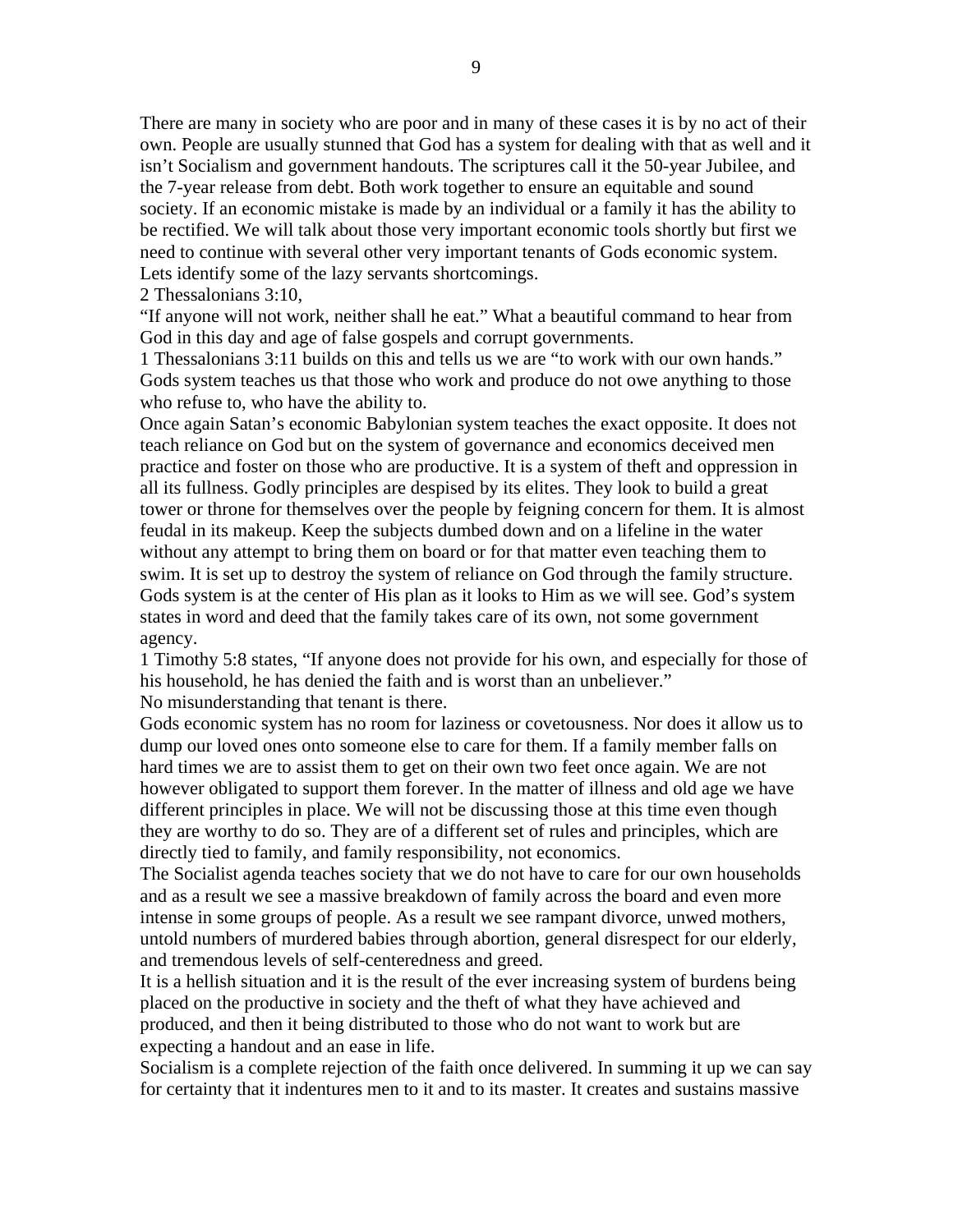levels of poverty. It destroys the very fabric of a healthy society, which is a strong family system, (which is the foundation of every great nation under God). It teaches lethargic behavior is rewarded.

True Capitalism teaches and encourages creativity. It is vibrant and empowers people to use their God given talents to prosper themselves as well as others through hard work and responsible behavior. It strengthens the desire to succeed and not give up. It is shaped after the very nature of our Creator and instills in us the desire to make something out of nothing more than an idea. Capitalism is principled and shows no partiality. Look at a few of the key elements of Gods system.

Leviticus 19:15,

"You shall do no injustice in judgment. You shall not be partial to the poor, nor honor the person of the mighty. In righteousness you shall judge your neighbor."

Exodus 23:3&6,

"You shall not show partiality to a poor man in his dispute."

"You shall not pervert the judgment of your poor in his dispute."

Deuteronomy 10:17,

"For the Lord your God is God of gods and Lord of lords, who shows no partiality, nor takes a bribe."

He certainly didn't show any partiality to the lazy servant in Matthew 25 did He, even though the individual claimed he was afraid. The ploy didn't work with God and it shouldn't with us as well.

Lets quickly see several other very important elements of Gods economic system for a healthy and stable society and economy. If we followed these basic teachings of sound economics we would have incredible prosperity as a nation and as a society.

Leviticus 25:10-17, "And you shall consecrate the fiftieth year, and proclaim liberty throughout the land to all the inhabitants. It shall be a Jubilee for you; and each of you shall return to his possession, and each of you shall return to his family.

The fiftieth year shall be a Jubilee to you; in it you shall neither sow nor reap what grows of its own accord, nor gather of your untended vine.

For it is the Jubilee; it shall be holy to you; you shall eat its produce from the field. In this year of the Jubilee, each of you shall return to his own possession.

And if you sell anything to your neighbor or buy from your neighbor's hand, you shall not oppress one another. According to the number of years after the Jubilee you shall buy from your neighbor, and according to the number of years of crops he shall sell to you. According to the multitude of years you shall increase its price; for he sells to you according to the number of years of the crops.

Therefore you shall not oppress one another, but you shall fear your God; for I am the Lord your God."

Lets examine what we have just read.

We see that Gods system insured that every fifty years the slate is wiped clear so that anyone who has had their property sold to another will have the opportunity to get it back and make an attempt to make it prosper for themselves.

If for instance a family falls on hard times they could sell the use of the property to another. The value was to be set based on how much the purchaser could reasonably gain from its use before the next Jubilee year. His ownership and right to economic use of it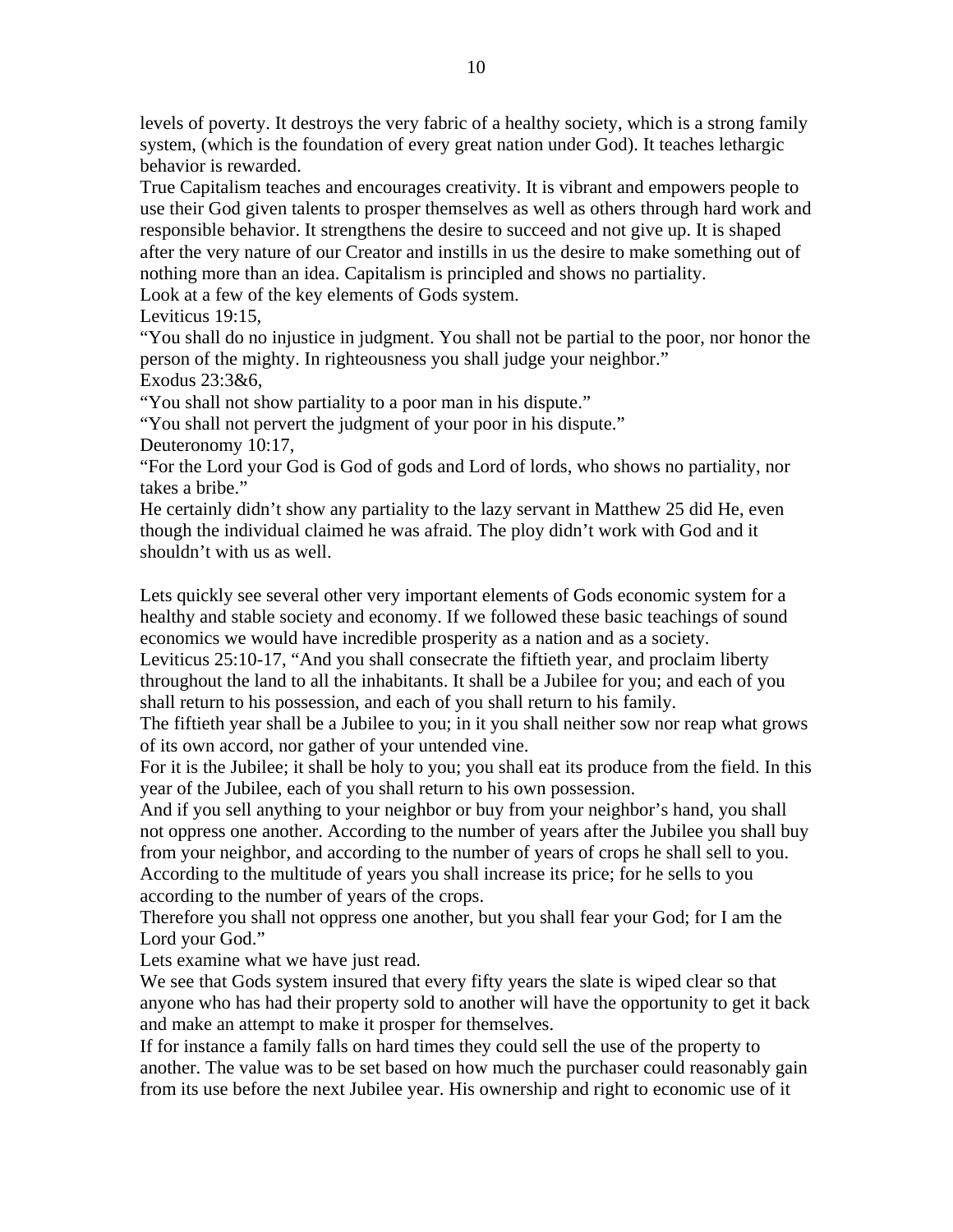was completely contained in the remainder of years left in the 50-year cycle. If there were 45 years left in it the transaction would be worth much more than say 10 years left in it. Please keep in mind this is Gods instruction here and it is to be combined with all the other instructions He has given us which we are just touching the surface of. We are learning about His economic laws and principles, which comprise His economic system. Utilizing this law of the year of the Jubilee insures no family would lose their inheritance forever because of hardship or through stupid actions and decisions of an ancestor. Every 50 years the family would be able to make a go of it again. That pertained to those who had no part in "losing" it in the first place. If those who were a party to its loss where still around one would hope they would have learned over those years how to make it productive and prosperous through observation of it.

This is an incredibly equitable and just system. It is pure capitalism for it insures a constant supply of opportunity while allowing for the ability to also prosper from someone else's holdings. Families would not be destined to poverty because of a mistake based on the actions of another family member. It is an incredible cycle of prosperity returning over and over again. It is a system full of hope from all aspects. It insures that future as well as current generations of entrepreneurs on both sides of the fence and economic spectrum could prosper with putting their own abilities to work. The family farm and holding could never be lost for more than a 49-year period. Lets pick this up in verses 23-28.

"The land shall not be sold permanently, for the land is Mine; (because He is the Creator) for you are strangers and sojourners with Me. And in all the land of your possessions you shall grant redemption of the land. If one of your brethren becomes poor, and has sold his possessions, and if his kinsman-redeemer comes to redeem it, then he may redeem what his brother sold.

Or if the man has no one to redeem it, but he himself becomes able to redeem it, then let him count the years since its sale, and restore the balance to the man who he sold it, that he may return to his possession.

But if he is not able to have it restored to himself, then what was sold shall remain in the hand of him who bought it until the year of the Jubilee; and in the Jubilee it shall be released, and he shall return to his possession."

We are instructed here that after a man has sold his land he has 3 options to get it back. He can wait until the year of Jubilee, he could convince a kinsman to redeem it for him, or he could work harder and smarter and purchase it back through his own labors. If he does not get it back until the Jubilee he and his family will have lost all revenues it would generate in that time frame. Someone else would be making this profit instead (Matt 25:24). This incredibly equitable system busts the generational poverty cycle. It is brilliant in both concept and simplicity. It is completely family centered. It is designed to reward the entrepreneurial spirit!

Now what about the family holdings in a city?

Verses 29-31,

 "And if a man sells a house in a walled city, then he may redeem it within a whole year after it is sold; a full year he may redeem it. But if it is not redeemed within the space of a full year then the house within the walled city shall belong permanently to him who bought it, throughout his generations. It shall not be redeemed in the Jubilee.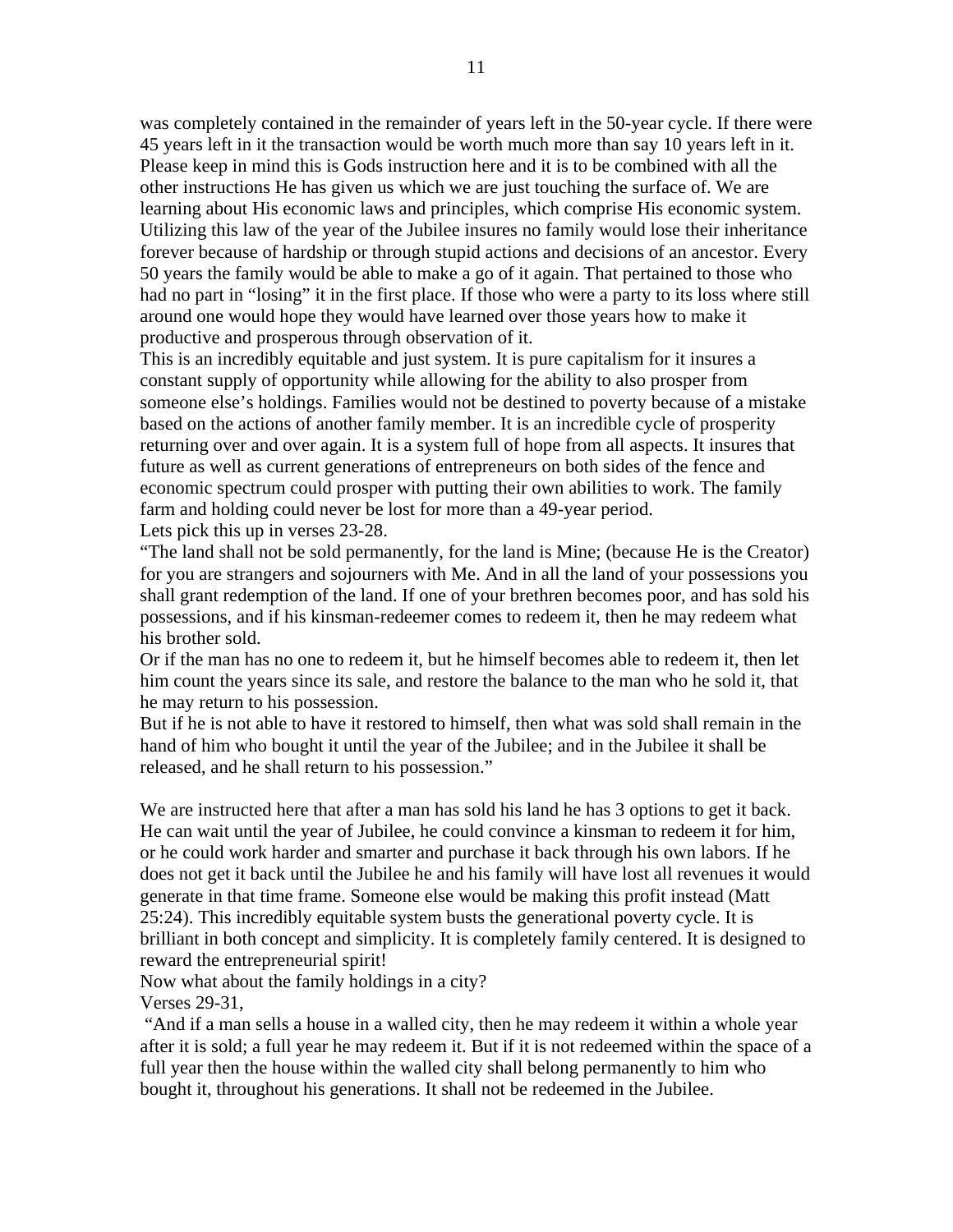However the houses of villages, which have no walls around them shall be counted as the fields of the country. They may be redeemed, and they shall be released in the Jubilee." I think it is very clear that God puts a higher priority on rural family possessions than in a large "secure or walled" city. There is a lesson in that as well. It is also clear the Gods system encourages families to help one another. The bible speaks of the perils which develop from living in such congested environments, socially, morally, and economically.

Continuing with more instruction here in Leviticus.

Verses 35-37,

"And if one of your brethren becomes poor, and falls into poverty among you, then you shall help him like a stranger or a sojourner, that he may live with you. Take no usury or interest from him, but fear your God, that your brother may live with you. You shall not lend him your money for usury, nor lend him your food at a profit."

Once again simple and clear instruction on how we help a brother (fellow country man) when he has fallen on hard times. We are not to charge a family member or countryman usury in any form. In fact we are to lend to him, not just give it to him. Once again sound basic instruction from God about biblical economics. We are not however to lend him our food at a profit. He is to repay the basic price of its worth no more and no less.

This whole system is based on "pay back." It is expected that the one who has fallen on hard times will work to get out of it and repay those who lent to him exactly what he had received.

Look at the level God addresses this to.

Verses 39-41,

 "And if your brethren by you (proximity matters) becomes poor, and sells himself to you, you shall not compel him to serve as a slave, but as a hired servant, a sojourner he shall be with you, and shall be with you, and he shall serve you until the year of the Jubilee. And then he shall depart from you, he and his children with him, and shall return to his own family; he shall return to the possession of his fathers."

The Bible is full of similar instruction. Scriptures upon scriptures teach us about an economic system which God says is to be followed by us if we are to be a prosperous society and nation under Him.

God also has very strict guidelines as to lending money and debt. It is not something to be taken lightly.

Deuteronomy 15:1-6,

"At the end of seven years you shall grant a release (or remission). And this is the form of the release: every creditor who has lent to his neighbor shall release (cancel the debt), he shall not require (extract) it from his neighbor or his brother, because it is called the Lord's release. (This is completely outside of the Jubilee) Of a foreigner you may require it; but your hand shall release what is owed by your brother, (different rules for different folks) except when there may be no poor among you; for the Lord will greatly bless you in the land which the Lord your God is giving you to possess as an inheritance, only if you carefully obey the voice of the Lord your God, to observe with care all these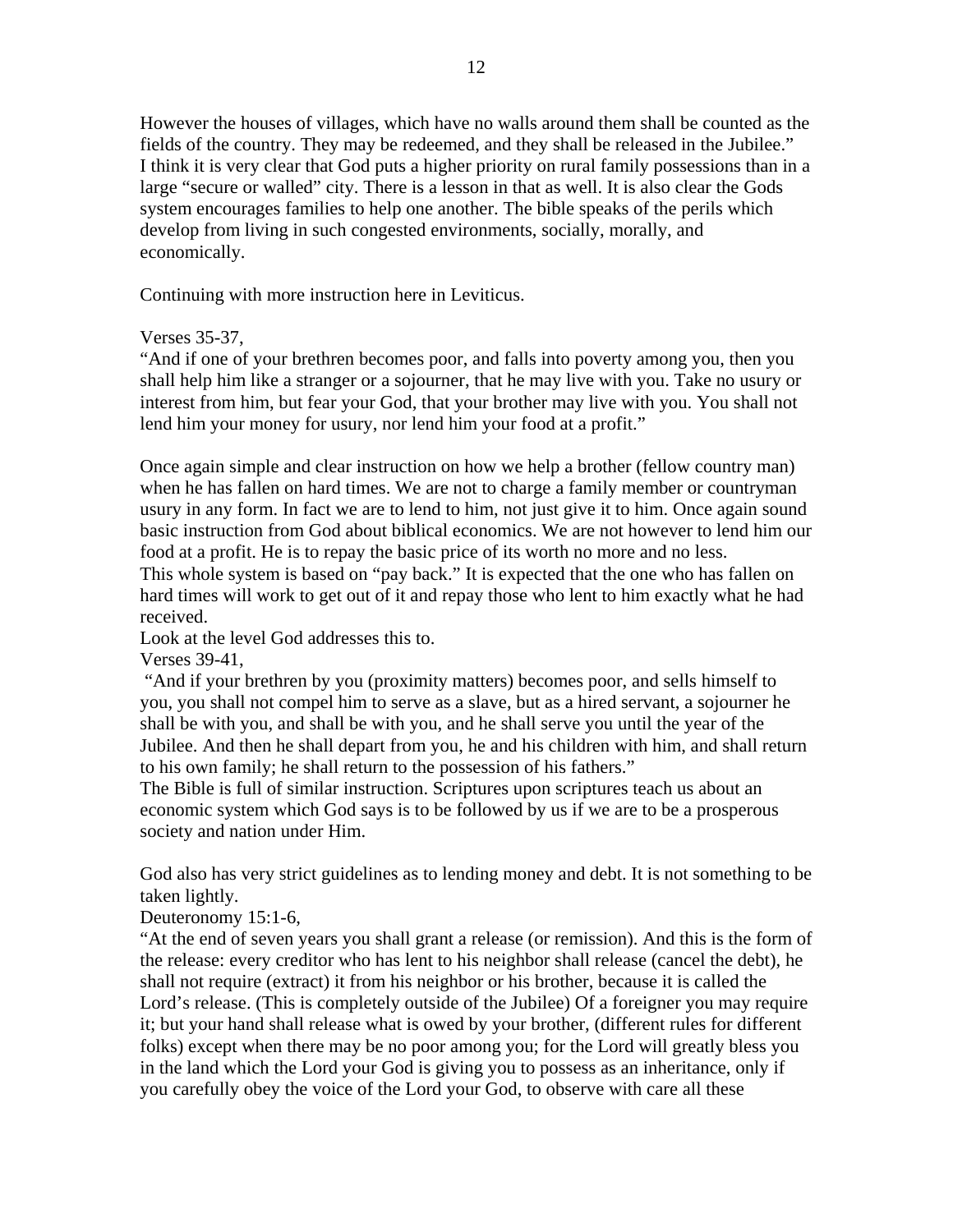commandments which I command you today. For the Lord your God will bless you just as He promised you; you shall lend to many nations, (with interest and no release) but you shall not borrow; you shall reign over many nations, but they shall not reign over you."

O how we have fallen from grace! It is by no coincidence that we as a nation are now a debtor nation. The evil of socialism and its associated depraved behavior and rejection of the Creator will destroy us as a nation. It is destroying the mechanisms of basic biblical economics, morals, family, and worship. Socialism demands that we reject Gods ways. It is the ideology of the devil and more and more people are being deceived into accepting it and its destructive ways.

Gods system of economics and life is a very just and equitable system. We must be very sober and not confuse the current system we call Capitalism we live within this country with that of Gods. The system we are working with is completely weighed down with colossal socialist burdens. Its collapse is imminent. It has only vestiges of what would qualify as being part of Gods system. The only thing keeping it from collapsing is the entrepreneurial spirit of the middle class. That however is about to take a massive hit. We are witnessing before our very own eyes a very evil plan being implemented to bring about the death of this last vestige. It is being conducted by our very own government, being run by a group of elitists who have bitten the apple of the tree of the knowledge of good and evil. Their plan is to completely overload the middle class entrepreneur with social burdens, so that this last vestige of capitalism with collapse. It is their dream and plan to engulf this country as well as the entire world into the ideology of the Babylonian system of economics which is code named Socialism. It with indenture the peoples of the earth to serve it and not the Creator. It is driven by the desire of the adversary to have dominion over all creation. He wants to sit on a high throne above all others. His system is political, economic, and religious. It is completely anti-God. It will reshape national boundaries and persecute all who do not submit to it. It is a false hope from a false god. With the advent of Nimrod 2's systems here in America we will experience the death of the entrepreneurial spirit and the rise of global Socialism. The American middle class is the only obstacle to its success.

As to our country here, this false hope and destructive policy burden started many decades ago. It came into its own during the 1930's and has progressively increased its destructive ways and burdens ever since. It has impoverished millions upon millions of American citizens and has turned them into an entire class of people dependant on the state for everything they have, even for their daily existence. Its destructive ways come in many flavors and they have many faces as well.

Do you remember we were introduced to the catch phrase, "it takes a village" not so long ago. Well the bad news is the architects and designers of this village mentality are now in charge and they are going to implement every anti-God program they possibly can as fast as they can. They will attempt to crush those who are productive achievers through taxation, confiscation, and restrictions. However these minions of evil cannot take our faith in God from us, or the faith once delivered.

This system of governance and oppression being forced upon us is called Babylon the Great by the Bible. It is an economic, political, and religious system. It is brutal to any and all who decide not to participate in it. It demands your dependence and loyalty to it.